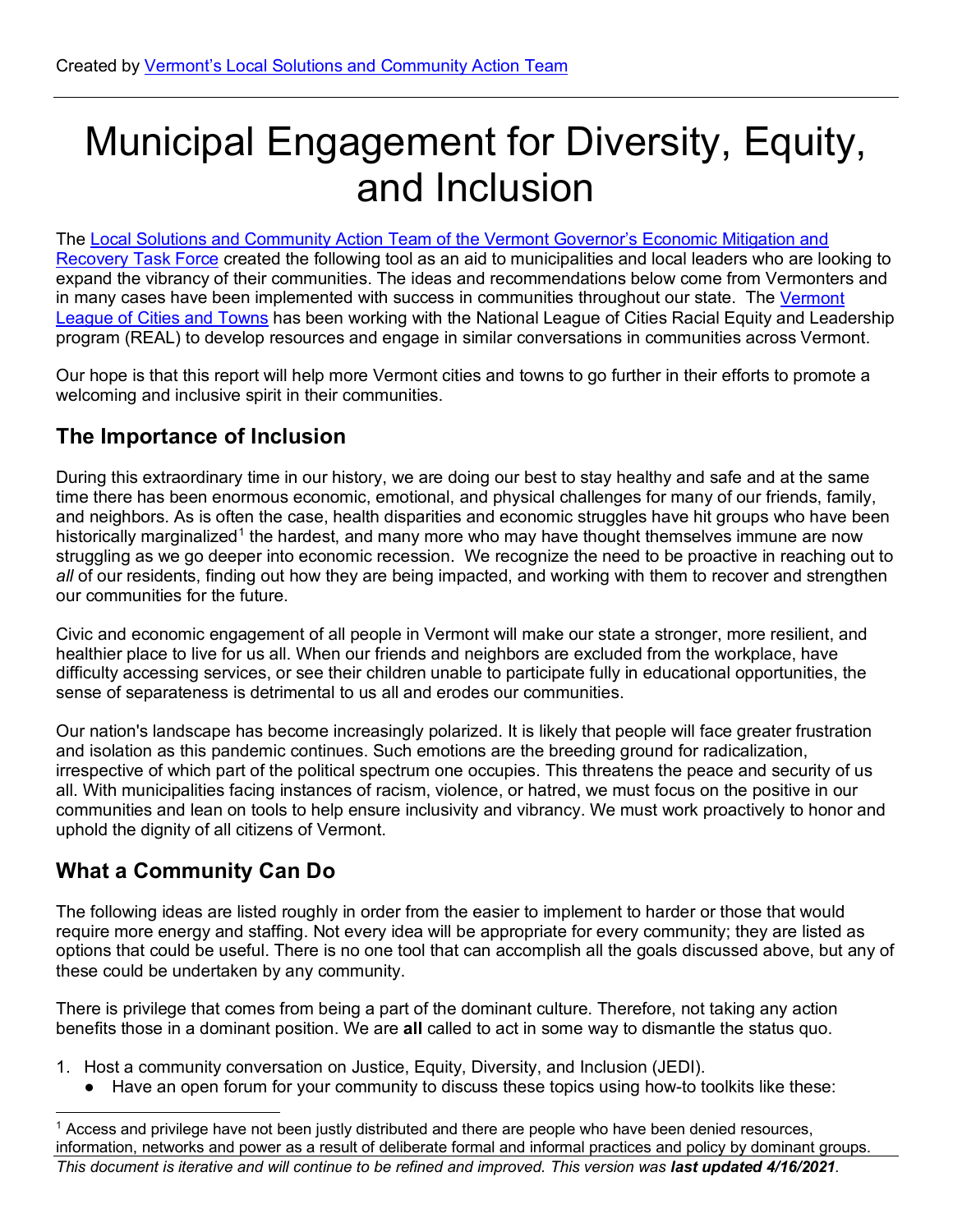- Central VT has a "Showing Up for Racial Justice" [group on Facebook.](https://www.facebook.com/CVtSURJ) This is a part of a larger network, and there are chapters in VT, [as shown here.](https://www.showingupforracialjustice.org/?fbclid=IwAR37wbxvuXV5kBmgO3jvAwdtalO6Q-PzgGfeB655Q3JB-cO5m0bahRZYj8k)
- Policy Link has created a [Community Engagement and Participation Checklist](https://www.policylink.org/sites/default/files/COMMUNITY%20ENGAGEMENT%20CHECKLIST.pdf) that could be a helpful tool for municipalities to address disparities for healthier places.
- There are a lot of online [tools](https://www.racialequitytools.org/act/strategies/organizational-change-processes) to help municipalities, nonprofits, businesses and others such as tools [listed here.](https://www.racialequitytools.org/act/strategies/organizational-change-processes)
- 2. Look at the language and imagery on the municipality's website, public comments, signage, publications, applications, social media posts, and more to ensure a consistent tone of welcome and inclusion.
	- Imagine coming into your town for the first time. Would you like to see a website and signage that says 'Welcome, we'll help you get settled', 'Welcome, let us help keep you safe', or would you rather see messages about 'stay isolated for two weeks'?
	- Ask a newcomer to your community or someone outside your community to scan your websites and other public materials for welcoming and inclusive language and images.
	- Consider including an encouraging statement for diverse candidates when advertising for iobs and appointments.
- 3. Draft and adopt a statement of inclusion. While a town can adopt a similar statement as another municipality, there often is value in starting from scratch and having the community discuss and debate what should be included and prioritized in their own local statement. Using others as a guide, this process has a way of inviting conversations about the town that may not otherwise be had. Examples of towns with existing statements include [Middlebury,](http://www.townofmiddlebury.org/newsdetail_T2_R310.php) [Moretown,](https://www.moretownvt.org/) [Brandon,](https://www.townofbrandon.com/policiesordinancesproceduresresolutions/) [Pittsford,](https://www.vlct.org/news/pittsford%E2%80%99s-declaration-inclusion) and [Waterbury.](https://www.waterburyvt.com/) Placing this statement prominently on the town website and through other means will make clear the community's intentions.
- 4. Ensure your municipality has an ADA designee for accommodation inquiries and complaints. They will likely need regular training in the Americans with Disabilities Act. This person can help the municipality examine its website, meetings, communications, and events to ensure full accessibility by people with disabilities.
	- Engage the [Vermont Center for Independent Living](https://vcil.org/services/community-access-program/) (VCIL) for resources for people with disabilities. They offer technical assistance to municipalities around community access to buildings, meetings, and more.
	- Offer sign language interpretation for public meetings. Some information can be found online at [Vermont Interpreter Referral Service.](http://www.vancroiis.com/)
	- Work with local people with disabilities to discuss emergency preparedness. Resources can be found online through [VCIL.](http://www.vcil.org/resources/emergency-preparedness)
- 5. Invite new people to engage in municipal meetings in new ways.
	- Check your town's Front Porch Forum, or Facebook postings, and reach out to invite new groups to your public meetings who may not have historically participated. This could include religious organizations, local Chambers of Commerce, and MWBEs (Minority and Women-owned Business Enterprises).
	- Engage with people in the community who are already setting up mutual aid, protests, or other public events. Invite them to give an update at a Selectboard meeting.
	- Reach out to small churches that are not part of mainstream or inter-faith religious efforts.
	- Go beyond the basic requirements of Vermont law and ensure that public meetings are welcoming and encourage participation from people with different perspectives. To do this consider asking ALL speakers to only use acronyms after they have first explained the full term so that the meeting is easier to follow. Once people are encouraged to participate the meeting format itself must be structured in a way to welcome that participation.
	- Engage youth by reaching out to schools and giving young people advisory seats on commissions and boards, including the Selectboard, school board, planning commission, and more.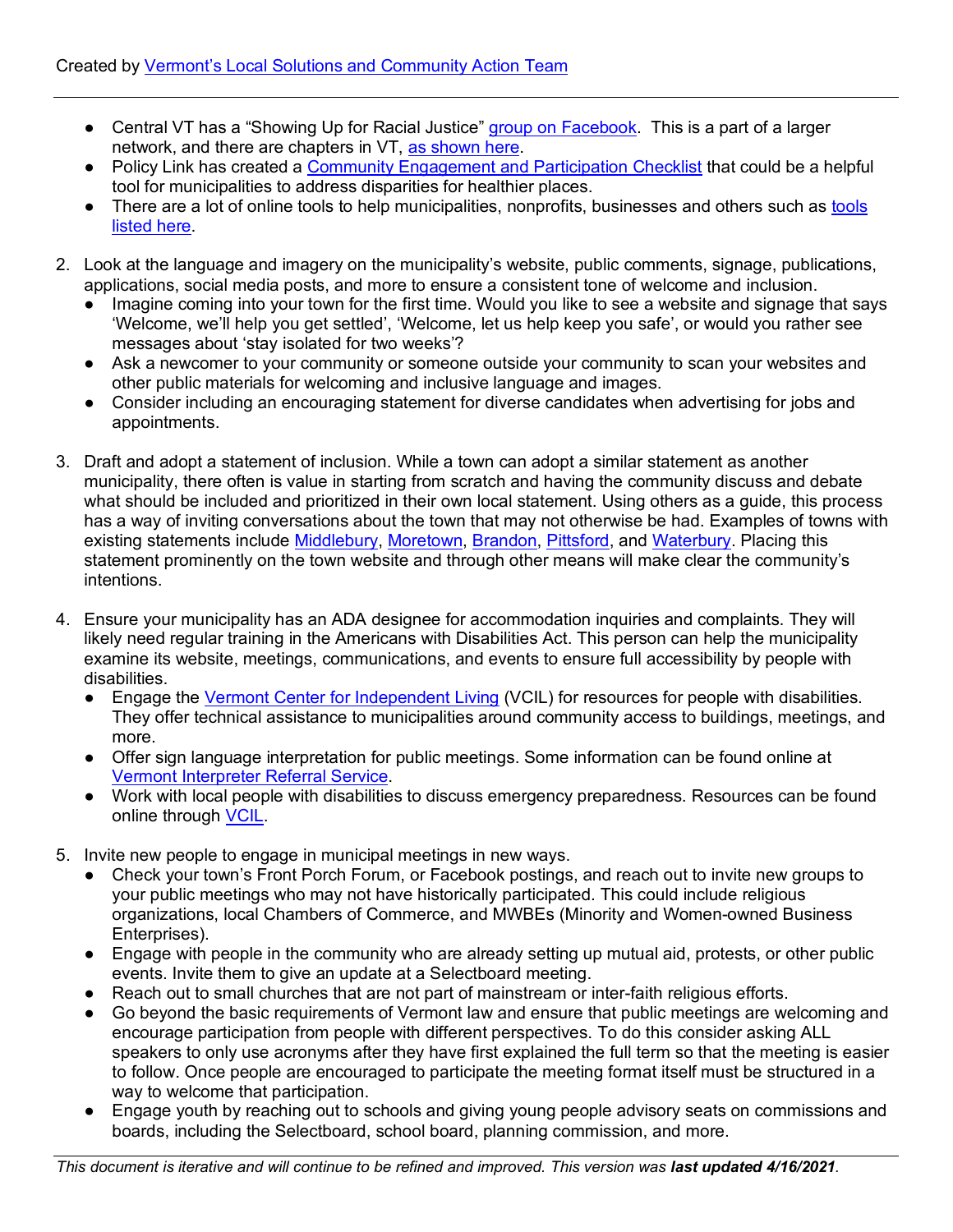- Consider new ways to recruit volunteers for specific, deadline-oriented projects instead of a long-term committee appointment with unclear work plan and charge.
- 6. Consider ways to support economic development of Minority- and Women-owned Business Enterprises (MWBEs).
	- Add an encouraging statement to your contracting notifications to invite new entrepreneurs that may not have done business with your community before.
	- Request the Economic Development Commission (if the municipality has one) or the regional Chamber of Commerce or other natural partner to gather a listing and information on MWBEs and ask them to reach out to these businesses and assess their needs.
	- Promote mentorship opportunities for businesses to help support each other.
- 7. There is a federal threshold of creating a municipal language access plan when one language group other than English is larger than 6%. While many communities may not currently be above that level, communities should consider creating a language access plan as a signal of being welcoming. The most spoken languages in Vermont beyond English are French, Nepali, Somali, Swahili, Burmese, Vietnamese, Arabic, Mandarin, and Spanish. Offering relevant public information and materials ensures all residents (and future residents considering moving to your area) have access to the information they need.
	- Consider a triaged or tiered approach where public-facing materials focused on health and safety are regularly translated, and then additional materials can be translated as time and budget allows.
	- A language access plan is being developed by the State of Vermont and will be shared with municipalities once completed. The City of Burlington also is developing a plan through the [Community](https://www.burlingtonvt.gov/CityCouncil/CEDONeighborhoodRevitalizationCommittee)  [Development and Neighborhood Revitalization](https://www.burlingtonvt.gov/CityCouncil/CEDONeighborhoodRevitalizationCommittee) committee. As this becomes final and public, it will be posted online.
	- While not directly applicable, the [Vermont Judiciary](https://www.vermontjudiciary.org/sites/default/files/documents/2017-01-03_-_Language_Access_Plan.pdf) has a language access plan that could serve as a guide for communities.
	- There are other Language Access Plan tools available online, such as through the [federal government](https://www.lep.gov/language-access-planning) as well as the [Center for Medicare and Medicaid Services,](https://www.cms.gov/About-CMS/Agency-Information/OMH/Downloads/Language-Access-Plan.pdf)
- 8. Evaluate Opportunity for Small-Scale Housing & Business in Local Zoning
	- Do zoning rules significantly differ between rich and poor areas of your community?
	- How easy is it for a small business, micro-enterprise, or seasonal vendor (like a food truck) to set up shop in your town?
	- Do zoning districts served by water and sewer have excessive lot sizes that make housing more expensive?
	- To what extent does your zoning result in patterns of development that can support real transportation choices, like walking, biking, or riding the bus?
	- Are small-scale residential uses (like a four-plex) allowed on the same size lot as single-family dwelling.
- 9. Engage your community in the fair and impartial policing discussions. While following any guidance on fair and impartial policing practices, there are other ways to spark a dialogue between the community and law enforcement.
	- Your local law enforcement can be invited to share their proactive work to advance fair and impartial policing. Selectboards that contract for law enforcement services can host a discussion at a Selectboard meeting.
	- Open letters, invitations to participate in rallies, early calendaring and discussions about public events are all vital to engage police and sheriff departments.
	- As taxpayers, community members can advocate for training and support for law enforcement to be more informed and be leaders in social justice discussions. As an example, community members can ask local police and sheriff departments to participate in the Vermont State Police training for law enforcement agencies seeking to implement policing reforms. When municipalities contract for law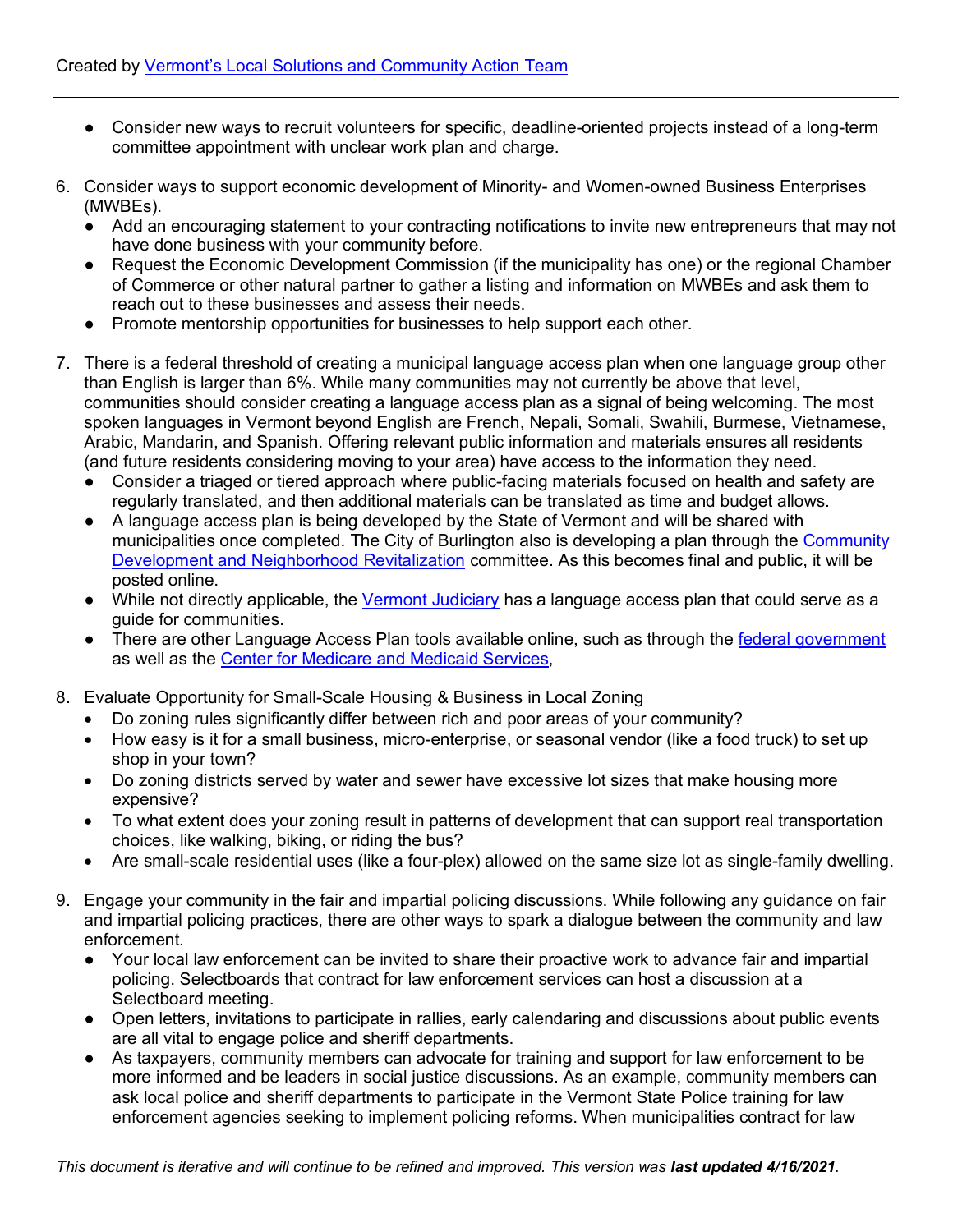enforcement services they can request information about policies and officer trainings and request specific contract provisions if needed.

● Community members can request local law enforcement share a public statement against the ongoing, unnecessary use of force and humiliation against people of color by police across the country, and in support of the inherent value of the lives of black and brown people in our state.

10. Look at existing commissions and boards with an eye for demographics.

- Planning commissions, historical review boards, Selectboards, development review boards, school boards. Across Vermont we know that many of these seats can be hard to fill. Take a look at your municipal boards, and then promote the open seats – and especially promote them in places where you can find a disproportionate number of people who have been historically marginalized. Additionally, reach out to local organizing organizations, indigenous groups, organizations that serve Vermonters in poverty, educational institutions, and so on. This can include proactively looking for young, racially and ethnically diverse, differently abled, and others who may not be currently represented throughout your community committees and leadership.
- One [tool to consider](https://urldefense.proofpoint.com/v2/url?u=https-3A__www.vtrural.org_sites_default_files_content_documents_MuniDemographics.pdf&d=DwMFaQ&c=euGZstcaTDllvimEN8b7jXrwqOf-v5A_CdpgnVfiiMM&r=bn139wHVzdVTYecqiCGdR6ke-6W2n8UG9e7GafFkEF8&m=_KE9IfWElzqnTFJGIdRY56cdcgnjiQZ3oCGpb2Gjoa0&s=XGo-hpPfGQowOjZapyhAYWrUZ6p9u27EgNV6eCMW8jM&e=) could include asking existing commissioners and volunteers to self-identify their demographics, strengths, and connections and filling vacancies could be targeted to voices not already represented. This should be customized based on the commission being evaluated to look for unintentionally excluded populations. Examples can include:
	- Planning Commission: ensure there are both landowners and renters, as well as those who receive housing subsidies;
	- Library Commission: ensure there are both parents of young children and non-parents;
	- Recreation Advisory Commission: ensure there are people with mobility impairments; and
	- Housing Commission: ensure there are both owners and renters, as well as those who receive housing subsidies.
- Conduct a self-reflective exercise to identify next steps to make incremental progress
	- Conduct a self-assessment of your community's diversity and equity work, similar to Brattleboro with identified action steps for the Selectboard and town staff to achieve. Hartford also had each town department complete an assessment, such as [the parks and recreation department's](https://www.hartford-vt.org/DocumentCenter/View/2713/413-EquityAuditFinal20-Parks-Recreation?bidId=) most recent submission.
	- Create an equity-based strategic plan like the [City of Burlington](https://www.burlingtonvt.gov/CEDO/Equity-Programming) and post updates and related actions on a municipal website.
- Create an opportunity for a youth advisory member on all municipal boards and commissions. Partner with the school district to develop a program that could include youth who serve in this role to mentor the next student named at the end of each school year.

11. Create a Diversity and Equity Commission and Support Schools in Curriculum.

- Some municipalities have created stand-alone commissions to lead the work of their community's diversity and equity work. The benefits of this approach is to have a dedicated group of volunteers working on this effort and holding the community and all commissions accountable to carry out the ongoing work. The drawback could be assuming that it's the Diversity and Equity Commission's sole responsibility to undertake this work.
- Examples of Vermont communities with Diversity and Equity Commissions are:
	- [Putney, Vermont](https://www.reformer.com/stories/putney-board-oks-equity-and-inclusion-committee,583997)
	- [Hartford, Vermont](https://www.hartford-vt.org/agendacenter/hartford-committee-on-racial-equity--inclusion-31/?#06172020-1577)
- School districts have a resource with the [Vermont Coalition for Ethnic Studies and Social Equity,](https://education.vermont.gov/state-board-councils/ethnic-and-social-equity-standards-advisory-working-group) and legislation passed in 2019 to increase cultural awareness, eradicate racial bias, provide content and support welcoming curriculum. Many free resources for teachers are available on their website. The [Vermont Principals' Association's Equity Initiative](https://vpaonline.org/leaders/vpa-equity-initiative/) holds regular gatherings and hosts resources for schools. Supporting students, teachers, administrators of color with caucuses and holding safe spaces for conversations about race are some of the key elements that provide support for schools.